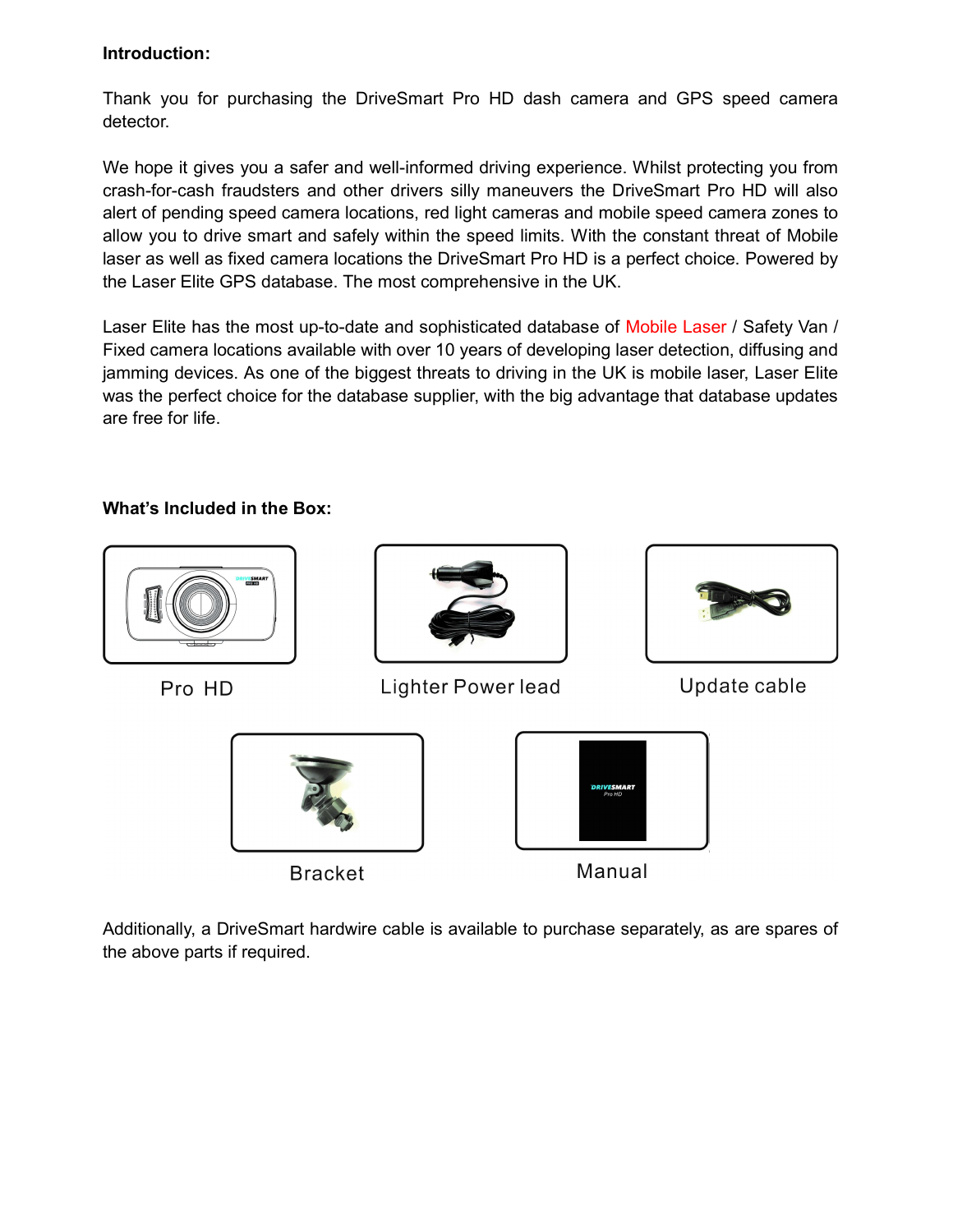#### Functions of the DriveSmart Pro HD Buttons



#### Quick Installation

To quickly get up-and-running with this product, please operate it as follows:

- $\triangleright$  Plug the power lead into the cigarette lighter socket of the car, and insert the other end into the mini USB socket on the unit. Press the button on the power lead so it lights up red and is on.
- $\triangleright$  To record, insert a TF/SD memory card (not supplied) with the underside metal connectors facing into the car. This should be a Class 10 card. Min 8GB, Max 32GB. If you just want to use the unit for speed camera alerts this is not needed.
- After powering up, the DriveSmart Pro HD will start up with a welcome message and will start searching for a satellite connection. If you have a TF/SD card inserted the unit will start recording automatically and the LED on the top left will start flashing to confirm this. After successfully connecting the satellite, the screen will show the car's driving speed and the unit will announce 'GPS Lock'.
- Take the suction cup mount and place it in a suitable location not to obstruct the drivers view. Push the lever down to create the suction, now slide the camera into the underneath fitting. The bezel can be twisted to lock the ball-and-socket fixing into place for your desired angle.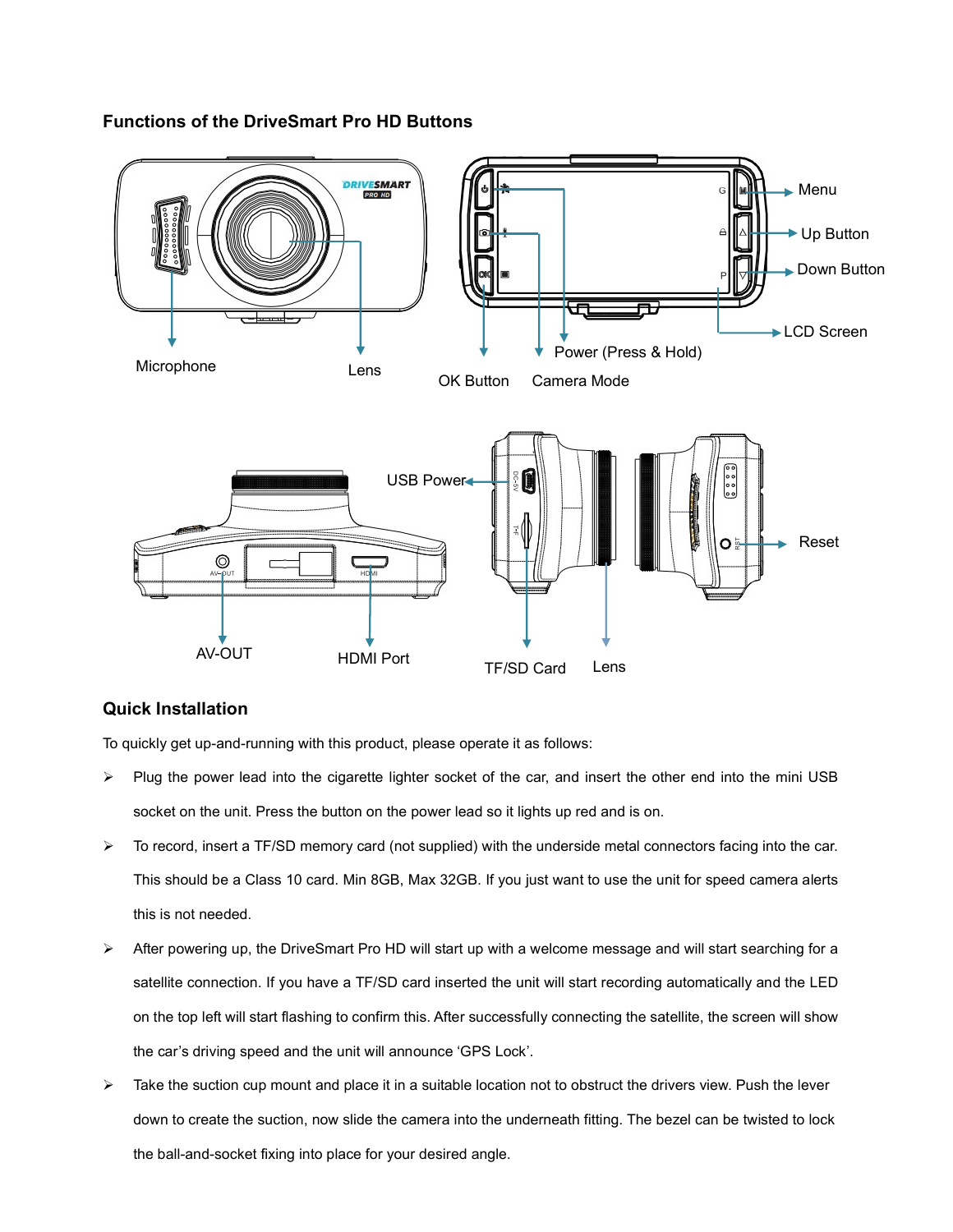

#### Warning

- $\triangleright$  It may take one to five minutes for the unit to get satellite lock for the first time, with regular use this should speed-up, but it may take a little longer if you start driving. The screen will show Zero speed until a full satellite signal is received – but the dash camera side will still record if a memory card is inserted.
- $\triangleright$  For your safety and to comply with motoring laws in most countries, please do not operate this product while driving. You should adjust the product to your satisfaction before you start driving.
- > If you want the display to show what it is recording instead of the current speed, select the menu button top right, press OK to select 'Speed Display' and then use the arrow up/down buttons to select 'Off' and then press OK to confirm.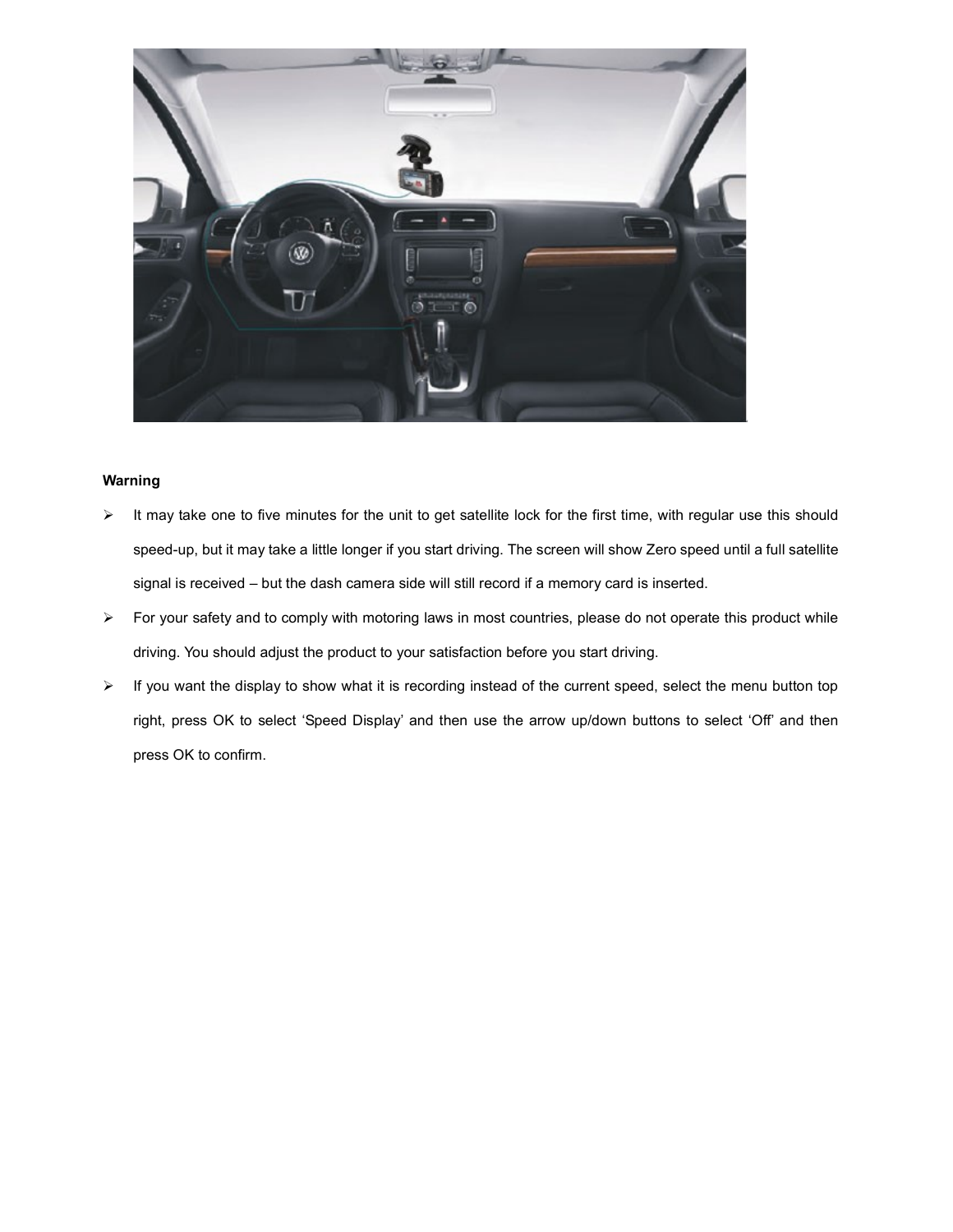# Keys & Functions

| <b>Name</b>                              | Icon | <b>Function Introduction</b>                                                                                                                                                                                              |
|------------------------------------------|------|---------------------------------------------------------------------------------------------------------------------------------------------------------------------------------------------------------------------------|
| Power Button                             |      | Press and hold the power button to turn on/off the unit. Quick press it to exit from<br>the menu or stop recording.                                                                                                       |
| Page Down<br>Button                      |      | In recording mode: Quick press to reduce volume, press and hold to set to select<br>KPH speedo<br>In pictures mode quick press to shrink the focal length, in playback mode press to<br>decrease speed of playback video. |
| Page Up<br>Button                        |      | In recording mode: Quick press to increase volume, press and hold to select MPH<br>In picture mode: Quick press to extend the focal length, in playback mode press to<br>increase speed of playback video.                |
| <b>OK Button</b>                         |      | Quick press to start or stop recording. Press and hold OK button to turn off or turn<br>on the screen.                                                                                                                    |
| Menu Button                              |      | Quick press to enter menu settings, Press and hold to see GPS satellite signal<br>reception.                                                                                                                              |
| Recording /<br>Camera /<br>Playback Mode |      | Press to switch between Photo mode / Playback of video / Playback for<br>picture mode settings.                                                                                                                           |

#### Menus

There are 6 Menus, keep pressing the Menu key to tab through then. They are as follows:

- 1. Speed Camera Settings
- 2. Movie Mode
- 3. Still Capture
- 4. Playback
- 5. Media Tool
- 6. General Settings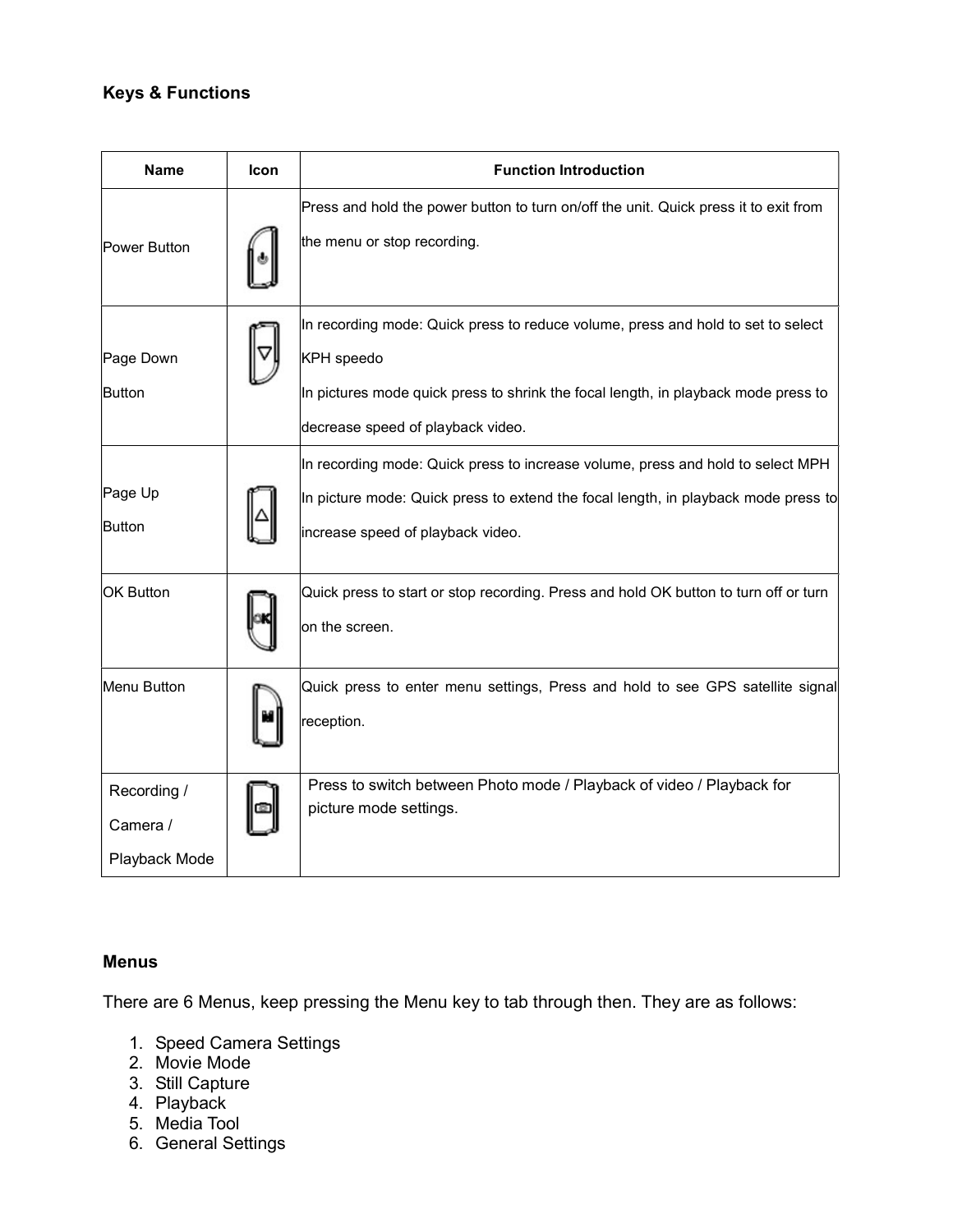# Menu 1 - Speed Camera Settings

| Name                      | Description                                           | Submenu                              |
|---------------------------|-------------------------------------------------------|--------------------------------------|
| Dark Mode                 | Screen is off rather than showing your speed and      | On / Off                             |
|                           | only comes on when you get a GPS or Laser speed       |                                      |
|                           | camera alert.                                         |                                      |
| Speed Camera              | Allows you to turn the speed camera alerts on/off     | On / Off                             |
| Detection                 |                                                       |                                      |
| Traffic Light Camera      | Turns on/off alerts for red light cameras             | On / Off                             |
| Detection                 |                                                       |                                      |
| <b>SPECS Camera</b>       | Turns alerts for SPECS average speed cameras          | On / Off                             |
|                           | on/off                                                |                                      |
| Mobile Camera Area        | Turns alerts on for mobile camera zone hot spots      | On / Off                             |
|                           | where mobile vans and hand-held laser guns have       |                                      |
|                           | been reported operating in the past                   |                                      |
| <b>Warning Distance</b>   | Changes distance range of GPS points alert            | 200 / 400 / 600 / 800 yards / meters |
| <b>Warning Distance</b>   | This increases the alert range when you are over      | On / Off                             |
| Increase                  | 60 MPH, we would suggest having this on if you do     |                                      |
|                           | a lot of motorway driving                             |                                      |
| Cruise Overspeed          | Allows you to get an audible alert when travelling    | On / Off                             |
| Warning                   | over the set speed limit. You can set this between    |                                      |
|                           | 20 and 90 MPH/KPH to warn you if your speed           |                                      |
|                           | drifts above your defined limit                       |                                      |
| <b>Current Speed Fine</b> | Allow you to adjust your real time GPS to correctly   | From -5 to +5 mph/kph                |
| Adjustment                | match your speedometer. Your cars speedometer         |                                      |
|                           | will read higher than your actual speed and at a      |                                      |
|                           | contact speed the GPS will be showing your correct    |                                      |
|                           | speed but if you want to adjust this to match your    |                                      |
|                           | cars speedo you can do this here                      |                                      |
| Continuous Alarm          | Sounds when driving over the speed limit inside an    | On / Off                             |
| For Overspeed             | alert area                                            |                                      |
| Warning                   |                                                       |                                      |
| Laser Detector            | Allows you to turn on/off laser band detection (laser | On / Off                             |
|                           | band is the most commonly used in the UK).            |                                      |
| <b>GPS Time</b>           | Allows you to adjust + or - GMT on the on-screen      | $+/- 1-12$ hours                     |
| Adjustment                | display time to allow for British Summer Time and     |                                      |
|                           | use around the world                                  |                                      |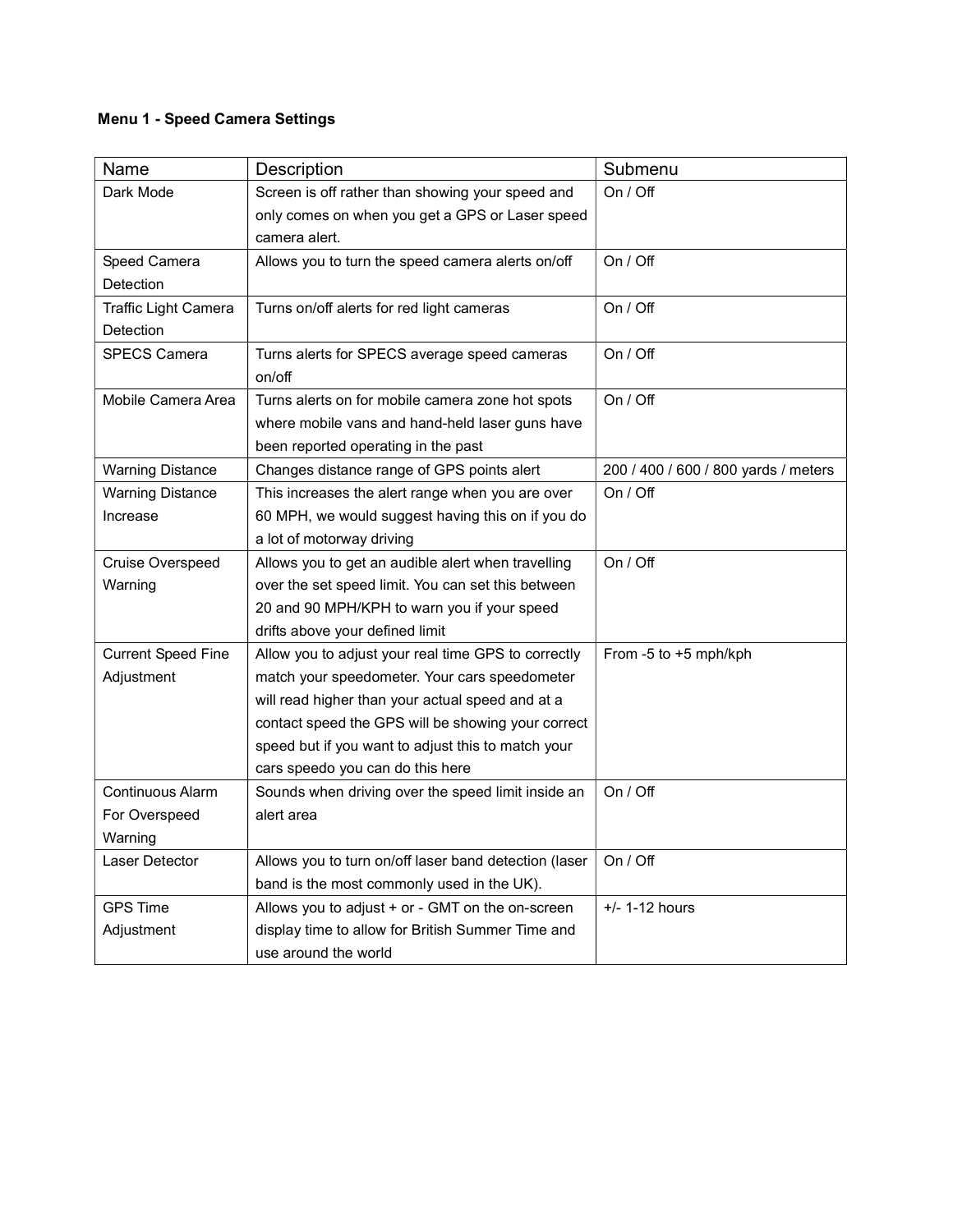#### Menu 2 - Movie Mode

| Name                    | Description                                 | Submenu                                |
|-------------------------|---------------------------------------------|----------------------------------------|
| Movie Mode              | Select the recording resolution             | 1920*1080 30fps / 1280*720 30fps       |
|                         |                                             | / 640*480 30fps                        |
| Movie Quality           | Choose REC Quality                          | Super Fine / Fine                      |
| Movie Clip Time         | Film cutting time                           | OFF / 1min / 3min / 5min / 10min       |
| Movie Off Time          | Recording time for after without the power  | 0min / 5sec / 15sec / 30sec / 1min     |
| <b>Motion Detection</b> | Motion sensitivity                          | Off / Low / Middle / High              |
| Motion Event RCE        | Choose the recording time when turn off and | Off / 5sec / 10sec / 30sec / 1min      |
|                         | detecting moving event                      |                                        |
|                         |                                             |                                        |
| Sound Record            | If turn off, will be mute in the recording  | On / Off                               |
| <b>MIC Sensitivity</b>  | Adjust the microphone's volume              | Standard /low                          |
| Scene                   | Choose different scene modes to recording   | Auto / sports / portrait / landscape / |
|                         |                                             | Twilight / snow / beach / fireworks    |
| Exposure                | Adjust brightness                           | From $-2$ to $+2$                      |
| <b>White Balance</b>    | Adjust the color balance                    | Auto / daylight / cloudy / fluoresc./  |
|                         |                                             | fluoresc.1 / fluoresc.2/ incandesc.    |
| <b>ISO Sensitivity</b>  | Choose the sensitivity of light             | Auto / ISO100 / ISO200 / ISO400        |

## Menu 3 - Still Capture

| <b>Name</b>      | <b>Introduction</b>                     | lSubmenu                                                                      |
|------------------|-----------------------------------------|-------------------------------------------------------------------------------|
| Still image size | Choose the picture's resolution         | 14M / 12M / 8M / 5M / 3M / 2M / 1.2M /<br>lVGA.                               |
| Still quality    | Choose the picture's quality            | Super fine / fine                                                             |
| lScene           | Choose different scene mode to record   | Auto / sports / portrait / landscape /<br>Twilight / snow / beach / fireworks |
| Exposure         | Adjust brightness                       | $From -2 to +2$                                                               |
| White balance    | Adjust the color balance                | Auto / daylight / cloudy / fluonesc./<br>fluonesc.1 / fluonesc.2 / incandesc. |
| ISO sensibility  | Choose the sensitivity of light         | Auto / ISO100 / ISO200 / ISO400                                               |
| lColour          | Colour option                           | Auto / Natural / Vivid                                                        |
| Effect           | The approach to choose the image effect | Normal / Sepia / B&W / Emboss /<br>Negative / Sketch / Oil / Crayon           |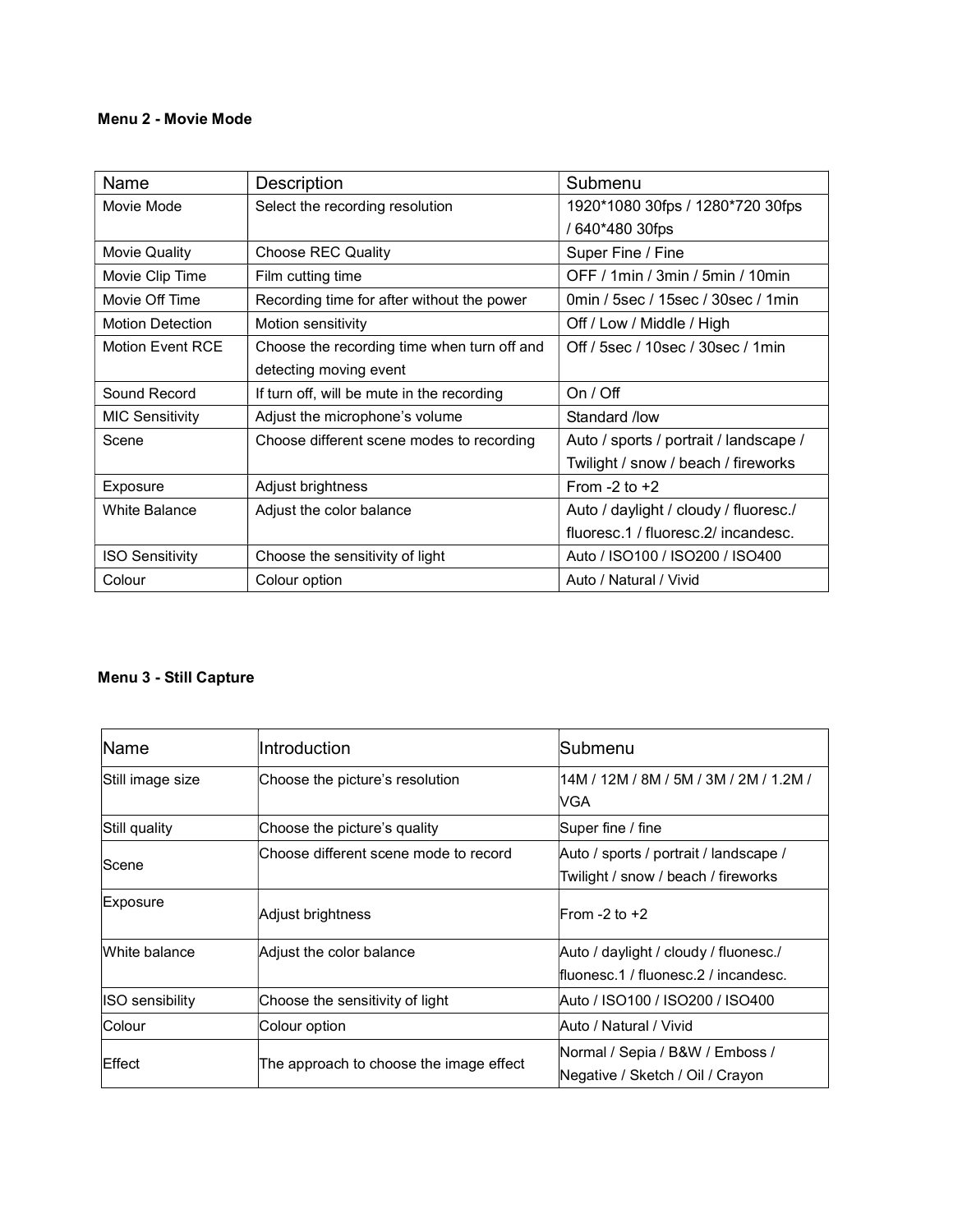## Menu 4 - Playback

| Name           | Description                             | Submenu                                   |
|----------------|-----------------------------------------|-------------------------------------------|
| <b>Volume</b>  | Select the volume of playback           | $1 - 10$                                  |
| Delete         | Delete the videos or pics               | Delete one / Delete all                   |
| <b>Protect</b> | Protect the videos or pics without been | Protect One / Protect All / Unprotect One |
|                | deleted                                 | / Unprotect All.                          |

### Menu 5 - Media Tool

| <b>Name</b>          | Description                              | Submenu  |
|----------------------|------------------------------------------|----------|
| Format the SD Card   | All the data will be deleted             | Yes / No |
| <b>ISD Card Info</b> | Surplus time of record, surplus pictures |          |

## Menu 6 - General Settings

| Name                 | Description                                | Submenu                         |
|----------------------|--------------------------------------------|---------------------------------|
| Clock setting        | Time setting                               |                                 |
| Date format          | Select the date format                     |                                 |
| Stamp                | Change screen overlays                     | Date + Logo / date / Logo / off |
| Languages            | Choose the display language                | English / Simplified Chinese    |
| TV system            | Choose TV SYS                              | NTSC / PAL                      |
| Flicker              | Flicker speed                              | 50 Hz / 60 Hz                   |
| LCD Rotate           | Video rotation option                      | lOn / Off                       |
| LCD Power Save       | Automatically screen off                   | Off / 30sec / 1min / 3min       |
| <b>Protect Level</b> | G shock sensor, movement sensitivity level | Off / low / middle / high       |
| Motion Detection     | Select the motion detection sensitivity    | Off / low / middle / high       |
| Reset Setup          |                                            | Yes / No                        |
| <b>FW Version</b>    | Show the software version                  | Version, branch, testing        |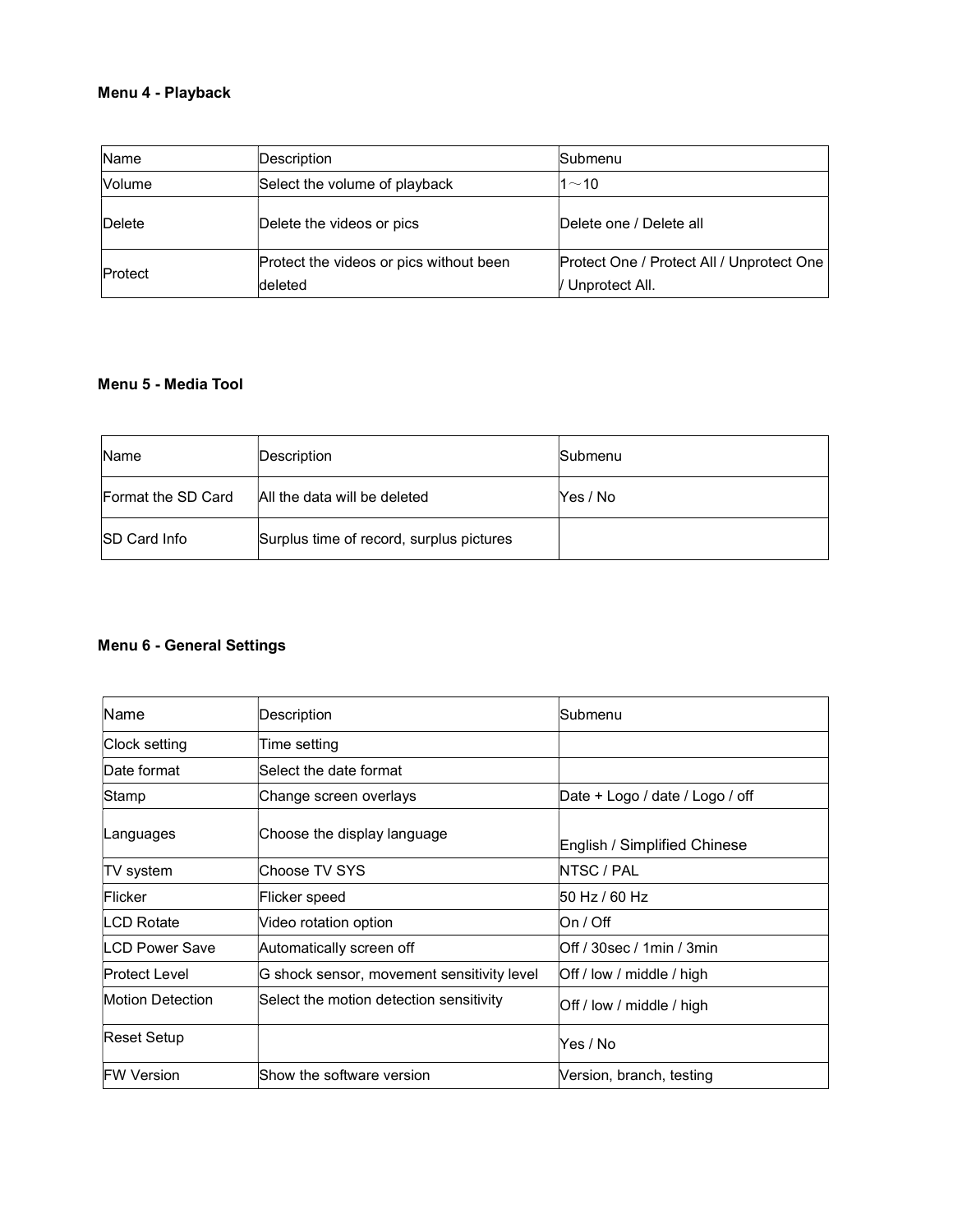## Updating the Firmware and Database from Your PC

Your DriveSmart Pro HD has been shipped with a current database ready for you to use it out of the box. When you wish to update this database you will need to follow the current steps

- 1. Visit www.drivesmartpro.com and select the page for your product.
- 2. Download the file labelled SD\_Update.bin this maybe in a zip file
- 3. Save this to an appropriate location on your PC
- 4. Turn off your DriveSmart Pro HD.
- 5. Remove your SD/TF memory card from the unit and insert it into your computer.
- 6. Then copy across the SD\_Update.bin file you have just downloaded to the memory card.
- 7. Now remove it from your PC and reinsert it into the DriveSmart Pro HD.
- 8. Now turn the unit back on. It will Read the cards new software file and Write it to its memory, then turn off.
- 9. You can then turn it back on and use it with the latest data correctly installed.

#### Data Correction

If you think there is an error or missing data in the database, please fill in the form to report this at www.drivesmartpro.com who can investigate and report back to you on their findings.

#### PC Playback

Recordings can be played back on the DriveSmart Pro HD screen but if you want to view this on your PC then visit www.drivesmartpro.com where you can download the DriveSmart viewer software which will give you an overlay with Google Maps and other metrics.

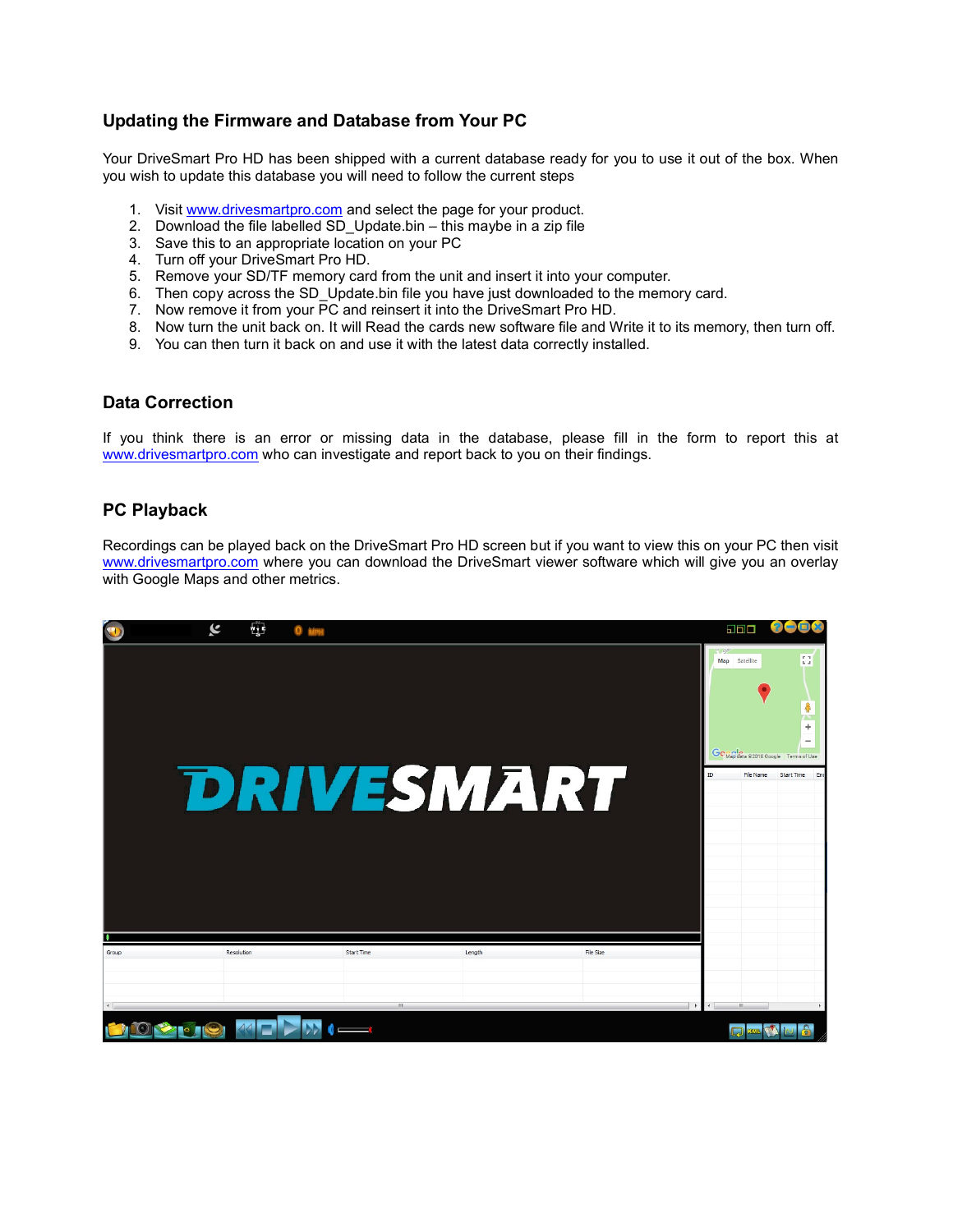# Product Technical Information

| Display Screen           | Ultra HD 2.7 inch large LCD screen                                                    |  |
|--------------------------|---------------------------------------------------------------------------------------|--|
| Memory Card              | External SD/TF card, maximum support 32GB.                                            |  |
| Lens                     | Level 160 - degree wide Angle recording, 5M pixel                                     |  |
| G-sensor                 | Support (G-sensor) impact automatically save video to prevent erasure                 |  |
| Cycle Record             | Support without missing seconds seamless file stored in a row                         |  |
| <b>Motion Detecting</b>  | Supported                                                                             |  |
| <b>Video Resolutions</b> | Full high definition: 1920*1080(30fps) High definition: 1920*720 (30fps)              |  |
|                          | High definition: 1920*720 (60fps) VGA:640*480 (30fps)                                 |  |
| <b>Record Format</b>     | AVI                                                                                   |  |
| Video Compression        | H.264                                                                                 |  |
| Playback Support         | Yes                                                                                   |  |
| <b>Power Protection</b>  | When plugged into power the unit will automatically power on and start recording,     |  |
|                          | if power is lost while recording it will automatically save the video and power off 3 |  |
|                          | seconds later.                                                                        |  |
| <b>Display Content</b>   | Road speed, camera alert, video record content.                                       |  |
| Photograph Resolution    | 4352×3264(14M) 4000×3000(12M) 3264×2448(8M)<br>2560×1920(5M)                          |  |
| Ratio                    | 2048×1536(3M)<br>1280×960(1.2M) 640×480(VGA)                                          |  |
| Photo Format             | <b>JPG</b>                                                                            |  |
| Video Output             | <b>TV-OUT</b>                                                                         |  |
| Language                 | English                                                                               |  |
| <b>Battery</b>           | Lithium polymer soft package battery inside 180mA, just for saving function           |  |
| Microphone               | Microphone inside, high-fidelity recording. Option to turn on/off                     |  |
| <b>USB Cable</b>         | For updating the software and database                                                |  |
| Maps                     | Tracking is supported via GPS, the DriveSmart Pro HD DVR will record and keep         |  |
|                          | the coordinates and the driving speed and time by using the GPS signal. This          |  |
|                          | information will be displayed when the footage is payed back on the PC with           |  |
|                          | compatible playback software and it will connect to Google Maps and display the       |  |
|                          | driving position using these maps.                                                    |  |
| <b>CPU</b>               | ARM9 CPU, Basic frequency 234MHz                                                      |  |
| International storage    | 128M (database) + (voice)                                                             |  |
| <b>FLASH</b>             |                                                                                       |  |
| Prestore data capacity   | 700,000                                                                               |  |
| Positional accuracy      | Less than ten meters                                                                  |  |
| Reception channel        | 16                                                                                    |  |
| Dynamic GPS--DGPS        | <b>DGPS</b>                                                                           |  |
| Receiving sensitivity    | $-159$ d $Bm$                                                                         |  |
| GPS antenna              | internally installed                                                                  |  |
| <b>USB</b>               | MINI 5PIN USB,<br>Can update database, software and voice                             |  |
| Loudspeaker              | $8\Omega$ 1w                                                                          |  |